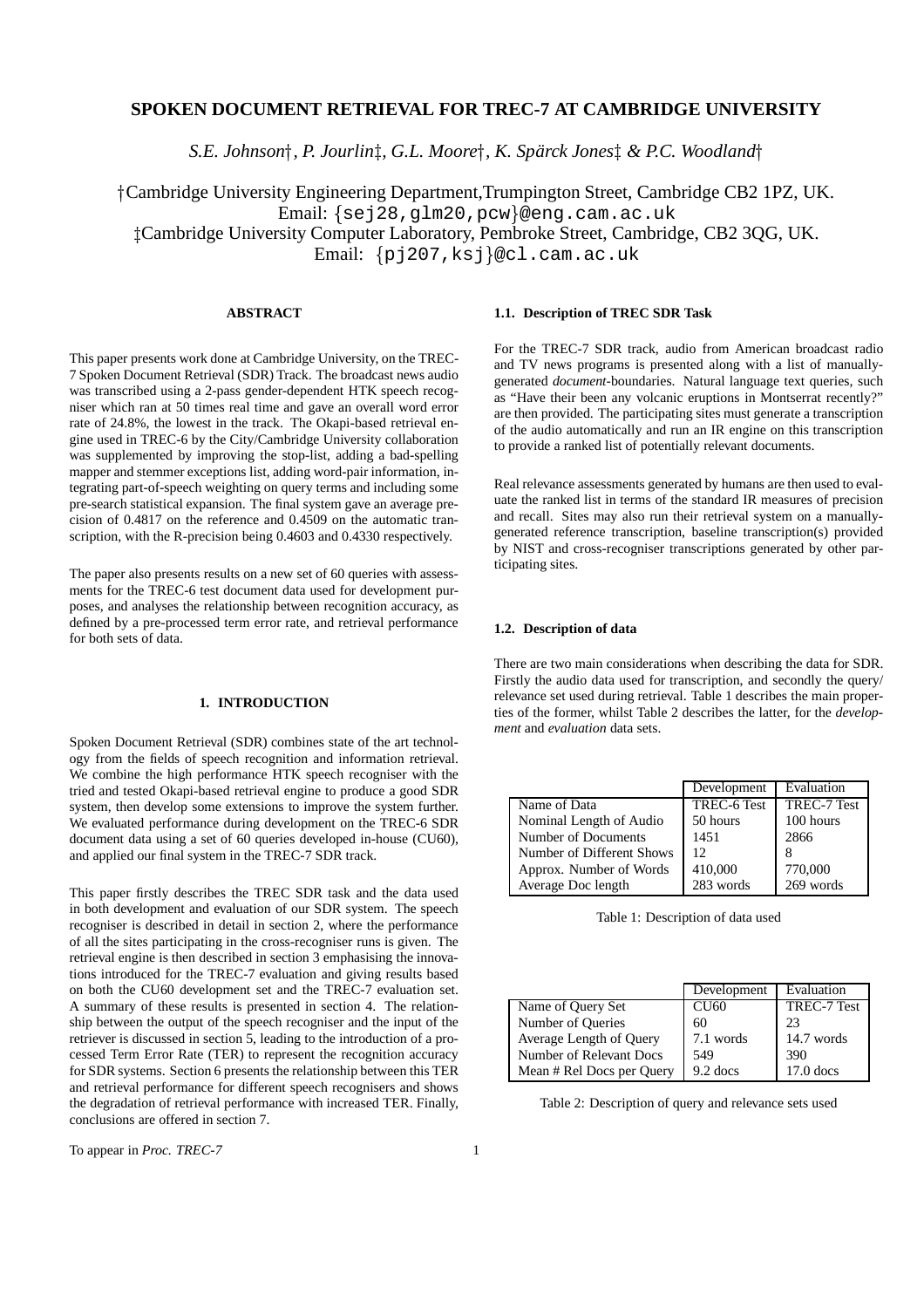## **2. THE HTK BROADCAST NEWS TRANSCRIPTION SYSTEM**

The input data is presented to our HTK transcription system as complete episodes of broadcast news shows and these are first converted to a set of segments for further processing. The segmentation uses Gaussian mixture models to divide the audio into narrow and wideband audio and also to discard parts of the audio stream that contains no speech (typically pure music). The output of a phone recogniser is used to determine the final segments which are intended to be acoustically homogeneous. Further details of the segmenter are given in [5].

Each frame of input speech to be transcribed is represented by a 39 dimensional feature vector that consists of 13 (including  $c_0$ ) cepstral parameters and their first and second differentials. Cepstral mean normalisation (CMN) is applied over a segment.

Our system uses the LIMSI 1993 WSJ pronunciation dictionary augmented by pronunciations from a TTS system and hand generated corrections. Cross-word context dependent decision tree state clustered mixture Gaussian HMMs are used with a 65k word vocabulary. The full HTK system [12] operates in multiple passes and incorporates unsupervised maximum likelihood linear regression (MLLR) based adaptation and uses complex language models via lattice rescoring and quinphone HMMs. This system gave a word error rate of 16.2% in the 1997 DARPA Hub4 broadcast news evaluation.

The TREC-7 HTK SDR system uses the first two passes of the 1997 HTK Broadcast News System [12] in a modified form for reduced computational requirement. The first pass uses gender independent, bandwidth dependent cross-word triphone models with a trigram language model to produce an initial transcription. The output of the first pass is used along with a top-down covariance-based segment clustering algorithm [6] to group segments within each show to perform unsupervised test-set adaptation using maximum likelihood linear regression based model adaptation [7, 3]. A second recognition pass through the data is then performed using a bigram language model to generate word lattices using adapted gender and bandwidth specific HMMs. These bigram lattices were expanded using a 4-gram language model and the best path through these lattices gives the final output. This system runs in about 50 times real-time on a Sun Ultra2 and achieves an error rate of 17.4% on the 1997 Hub4 evaluation data. It should be noted that the error rates on Hub4 data and TREC data are not strictly comparable in part due to the differences in quality of the reference transcriptions.

The HMMs for TREC-7 used HMMs trained on 70 hours of acoustic data and the language model was trained on broadcast news transcriptions ranging in date from 1992 to May 1997 supplied by the LDC and Primary Source Media (about 152 million words in total). The language model training texts also included the acoustic training data (about 700k words). These data were supplemented by 22 million words of texts from the Los Angeles Times and Washington Post covering the span of the evaluation period (June 1997 to April 1998 inclusive). Using all these sources a 65k wordlist was chosen from the combined word frequency list whilst ensuring that the number of new pronunciations which had to be created was manageable. The final wordlist had an OOV rate of 0.3% on the TREC-7 data.

Development work on the TREC-6 test corpus was done using two HTK based systems. The two pass system (HTK-2) was similar in design to the final TREC-7 system but used HMMs trained on only the allowable 35 hours of acoustic training data and used a reduced set of texts for language model training data and only data that was allowable for the TREC-6 tests. This system gave a word error rate of 24.1% on the TREC-6 test data. The other system used in TREC-6 development was a single pass system (HTK-1) and ran in about 45 times real time. This was similar to the first pass of the two pass system but used more pruning and gave a word error rate 28.6% on the TREC-6 SDR test data.



Figure 1: Processing for SDR Speech Recognition

#### **2.1. WER results from Cross Recogniser Runs**

We have also used alternative automatic transcriptions to assess the effect of error rate on retrieval performance, namely, for TREC-6 the baseline supplied by NIST (computed by IBM) and the transcription obtained by Sheffield University [1]. For TREC-7 there are the 2 NIST-supplied baselines generated from the CMU recogniser, and crossrecogniser runs from Dragon, ATT, Sheffield and DERA. The full set of comparisons with other SDR sites is given in Table 3.

| TREC-6 TEST DATA  | Corr. | Sub  | Del  | Ins  | Err  |
|-------------------|-------|------|------|------|------|
| NIST/IBM Baseline | 59.1  | 33.6 | 7.3  | 9.1  | 50.0 |
| Sheffield         | 66.0  | 25.3 | 8.7  | 5.8  | 39.8 |
| $HTK-1$           | 77.3  | 17.5 | 5.2  | 5.9  | 28.6 |
| $HTK-2$           | 80.8  | 14.6 | 4.6  | 4.9  | 24.1 |
|                   |       |      |      |      |      |
| TREC-7 TEST DATA  | Corr. | Sub  | Del  | Ins  | Err  |
| <b>CUHTK</b>      | 79.5  | 15.6 | 4.8  | 4.3  | 24.8 |
| Dragon            | 74.6  | 18.6 | 6.8  | 4.3  | 29.8 |
| <b>ATT</b>        | 73.7  | 20.4 | 5.9  | 4.8  | 31.0 |
| NIST/CMU base1    | 72.1  | 22.6 | 5.3  | 6.7  | 34.6 |
| Sheffield         | 69.5  | 23.7 | 6.8  | 5.4  | 35.8 |
| NIST/CMU base2    | 65.8  | 30.1 | 4.1  | 12.9 | 47.1 |
| DERA run 2        | 47.3  | 44.8 | 7.9  | 8.8  | 61.5 |
| DERA run 1        | 39.7  | 47.7 | 12.6 | 5.9  | 66.2 |

Table 3: WER results for development and evaluation

<sup>&</sup>lt;sup>1</sup>NB: development WERs were found on a document (story) basis, but evaluation WERs were on an episode basis.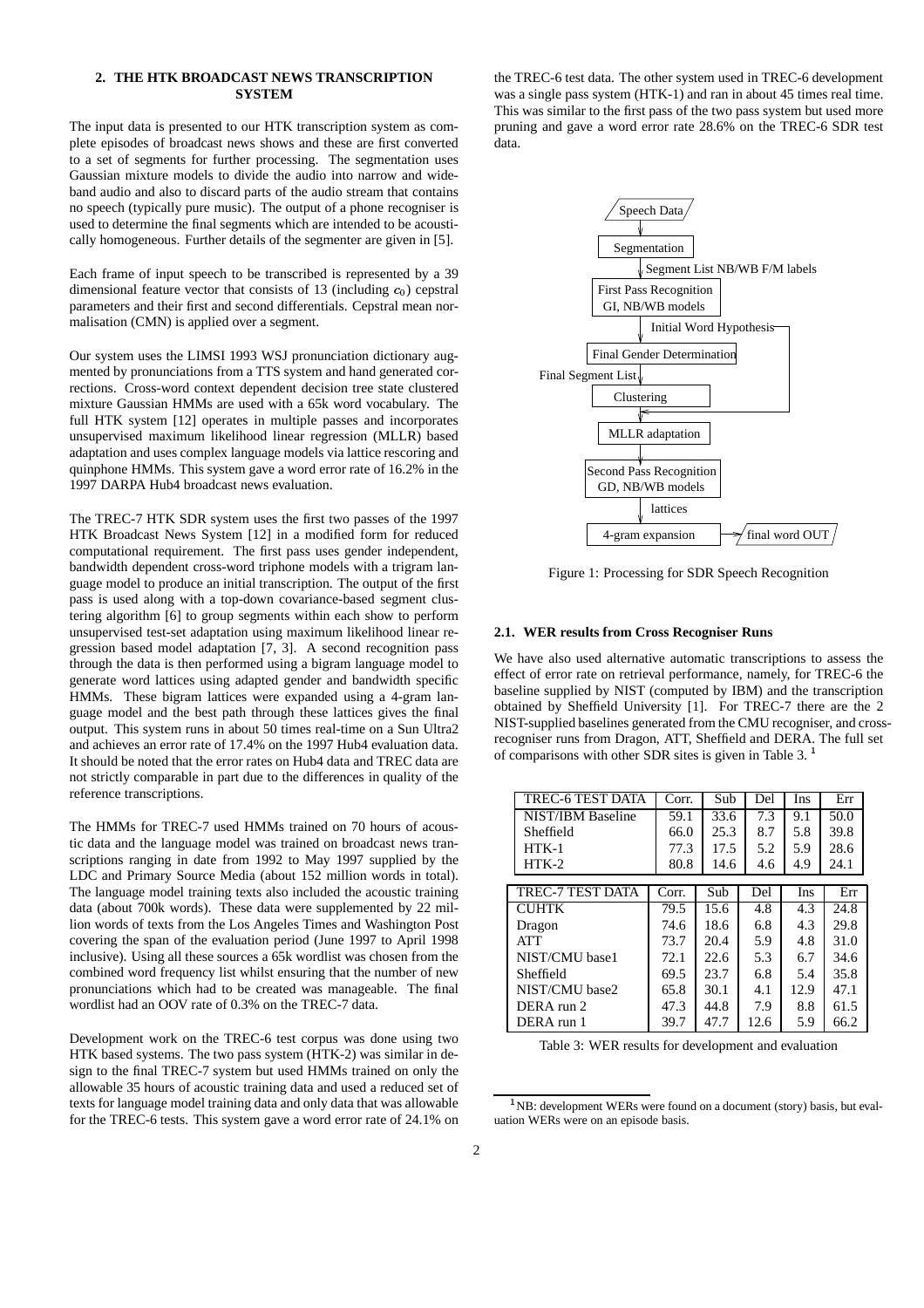## **3. IR SYSTEM DEVELOPMENT**

## **3.1. Benchmark System**

Our benchmark retriever was the Okapi-based system used by the City/ Cambridge University collaboration for quasi-spoken document retrieval in the TREC-6 evaluation [11]. The overall SDR system architecture is illustrated in Figure 2.



Figure 2: The overall SDR system architecture

The IR system is split into two stages. Firstly a preprocessor stops and stems the words in all the documents using a Porter stemmer [8] and an inverted index file is generated which contains the number of documents in the collection N, the length of each document,  $dl(j)$ , the number of documents containing each query term,  $n(i)$ , and the number of times the term occurs in the given document,  $tf(i, j)$ .

Following [10] and [9] the main retrieval engine generates a score for each document  $j$  for each query by summing the combined weights,  $cw(i, j)$  for each query term *i* produced from the formula:

$$
cw(i,j) = \frac{(\log N - \log n(i))\{f(i,j)(K+1)}{K(1-b + bndl(j)) + f(i,j)}
$$

where  $ndl(j)$  is the length of document  $j$  normalised by the average  $dl$ and  $K$  and  $b$  are tuning constants. The final ranked list of documents is thus produced for each query by sorting the returned weights in descending order.

We used our two data sets to explore various refinements to this benchmark system, for the moment disregarding whether they can be respectably motivated within the probabilistic model. Thus for example, as there is some demonstrated retrieval value in simple phrases, we experimented with this. Though it is impossible with such a small data set to assess how useful various retrieval devices are as means of offsetting speech recognition errors, the fact that with larger collections error compensation may be more important suggested that it was worth undertaking some initial work on devices that not only seem to have some general utility (as shown in past TRECs), but also may have some particular value in the spoken document context.

The next sections report our comparative experiments using the CU60 queries/assessments for development, and the TREC-7 data for evaluation, with results presented using a subset of the full TREC measures.

## **3.2. Improvements ? - Stopping**

The first preprocessing stage is to remove *stop* words, so IR performance may thus be affected by which words are defined as stop words.

Work was done to stabilise our existing standard stoplist. Initially extra query-specific words, such as *find* and *documents*, were added to the stoplist for queries only. This meant two stop lists were used, one for the documents and one for the queries. This was useful, but we went further and developed a new pair of stoplists specifically for the broadcast news data. Thus 'words' occurring in broadcast news which represent hesitations in speech, such as *uh-huh* or *hmmm* were defined as stop words and finally some common function words which appeared to have been overlooked such as *am* were also added.

The improvement in performance on the development data is given in Table 4. The gain in average precision is 0.7% on the reference and 1.9% on the automatic transcriptions. The greater improvement on the latter is due to the introduction of recogniser-specific hesitations into the stopword list.

| AveP                                                          | $R-P$ | @5docs AveP |     | $R-P$   | @5docs |
|---------------------------------------------------------------|-------|-------------|-----|---------|--------|
| ref                                                           | ref   | ref         | HTK | HTK HTK |        |
| T6 Stop   0.6687   0.5931   0.5600   0.6287   0.5583   0.5267 |       |             |     |         |        |
| New Stop 0.6758   0.5928   0.5733   0.6478   0.5834   0.5433  |       |             |     |         |        |

Table 4: Effect of using new stop lists for the CU60 data set

The corresponding performance from introducing these new stoplists on the TREC-7 evaluation is given in Table 5. The average precision on the reference increases by 0.3% whilst for the automatic transcriptions, the increase is 1.7% These results confirm the benefit of using the new stopword lists.

| AveP                                                          |     | R-P @5docs AveP |         |         | $R-P$ @ 5 docs |
|---------------------------------------------------------------|-----|-----------------|---------|---------|----------------|
| ref                                                           | ref |                 | ref HTK | HTK HTK |                |
| T6 Stop   0.4661   0.4481   0.5304   0.4345   0.4242   0.5478 |     |                 |         |         |                |
| New Stop 0.4689   0.4617   0.5565   0.4512   0.4385   0.5826  |     |                 |         |         |                |

Table 5: Effect of using new stop lists for the TREC-7 data set

#### **3.3. Improvements ? - Mapping**

We tried adding a mapping list for word variants. Some of these mappings only affect the reference transcriptions, but were included to allow proper reference/speech comparison. Others might be important for the automatically transcribed spoken documents.

Reference transcriptions from previous broadcast news evaluations were used to generate a list of commonly misspelt words. These are mostly names, such as *Chechnia/Chechnya* or *Zuganauf/Zuganov/ Zyuganov*, but the list also include some words or phrases in common usage which are often misspelt, such as *all right/alright* and *baby sit/baby-sit/babysit*. This list was then used to correct the misspelt words by mapping the transcriptions accordingly.

A few synonyms were also added to the mappings to allow words like *United States/U.S.* to be made equivalent. A stemming exceptions list was also made to compensate for known problems with the Porter stemmer, such as equating *news* and *new*, but not *government* and *governmental*. For ease of implementation this was also included in the mapping step.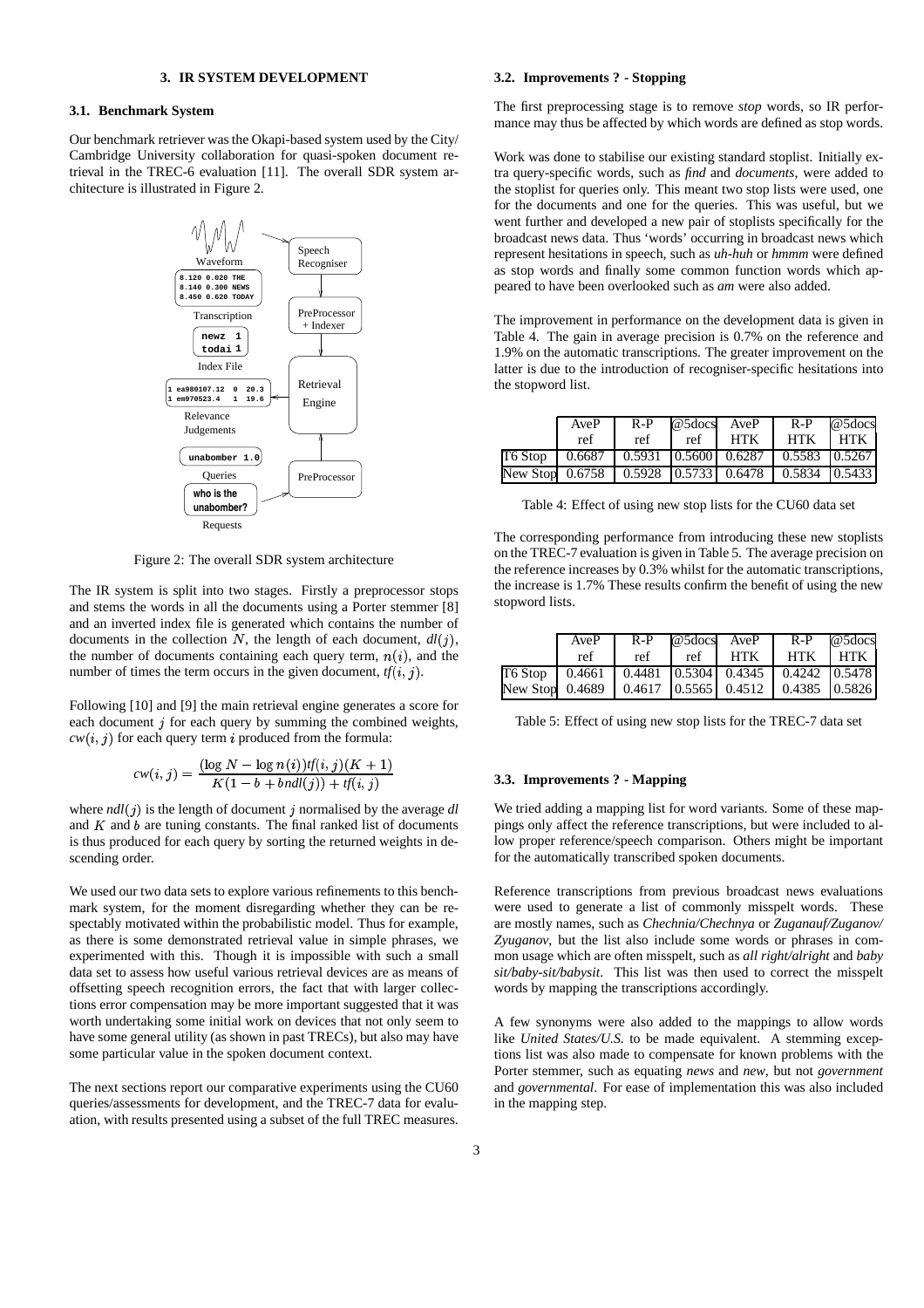The effect of adding this mapping stage to the preprocessing when using the new stoplists is given in Table 6 for the development data and Table 7 on the evaluation data.

|                                                                 | AveP |     |       | $R-P$ @ 5 docs $AveP$ R-P @ 5 docs |         |  |
|-----------------------------------------------------------------|------|-----|-------|------------------------------------|---------|--|
|                                                                 | ref  | ref | $ref$ | HTK I                              | HTK HTK |  |
| New Stop   0.6758   0.5928   0.5733   0.6478   0.5834   0.5433  |      |     |       |                                    |         |  |
| $+$ Mapping 0.6960   0.6191   0.5867   0.6746   0.6217   0.5533 |      |     |       |                                    |         |  |

Table 6: Effect of adding mapping for the CU60 data set

|                                                                 | AveP | $R-P$ |              | @5docs AveP | $R-P$   | @5docs |
|-----------------------------------------------------------------|------|-------|--------------|-------------|---------|--------|
|                                                                 | ref  | ref   | $ref$ $\Box$ | HTK I       | HTK HTK |        |
| New Stop   0.4689   0.4617   0.5565   0.4512   0.4385   0.5826  |      |       |              |             |         |        |
| $+$ Mapping 0.4769   0.4694   0.5565   0.4422   0.4344   0.5565 |      |       |              |             |         |        |

Table 7: Effect of adding mapping for the TREC-7 data set

The mapping increased average precision by 2.0% on the reference and 2.7% on the automatic transcriptions for the development data. The corresponding effect on the TREC-7 evaluation data was disappointing, with an increase of 0.8% on the reference, but a *decrease* of 0.9% on the automatic transcriptions. When the systems were analysed in more detail, it was found that the average precision on the HTK transcriptions remained unaltered for 5 queries, increased for 11 queries, and decreased for 7 queries. The largest decrease occurred on query 70:

*What are the latest developments in gun control in the U.S.? In particular, what measures are being taken to protect children from guns?* After stopping this became:

*latest developments gun control us particular measures protect children guns*

Since the training transcriptions did not always consistently write the word *gunshot* as either one or two words, the mapping file contained the map [gun+shot  $\rightarrow$  gunshot]. Unfortunately, although this would have helped had the query contained the word *gunshot*, it actually degraded performance in this case, as an instance of the word *gun* had effectively disappeared from two relevant documents.

Difficulties with words like this exist whether or not mapping is carried out. For example, suppose the word *gunshot* had been in the query and no mapping had been implemented: our system would not have found stories transcribed as *gun shot*. Therefore, whether a given mapping is beneficial or not, may depend on exactly what the query terms are. This is an inherent difficulty with this type of system and requires either some expansion, or a way of allowing words such as *gunshot* to match both *gunshot* and *gun + shot* during the scoring to solve it.

A similar problem arises with query 62: *Find reports of fatal air crashes.*

If the mapping [air+force  $\rightarrow$  airforce] is implemented, then the score for the relevant document ee970703.22 which contains two instances of the word-pair [air+force] decreases from rank 4 to rank 47 due to the two occurrences of the word *air*, which can no longer be found.

The conclusion is therefore that mapping in order to correct bad spellings and allow exceptions to the stemming algorithm is a good thing and will improve retrieval performance. However, mappings which convert two words into one when it is not always clear whether the word should exist as one word, a hyphenated word, or two separate words, should be used sparingly, at the system's peril.

## **3.4. Improvements ? - Word-Pair Modelling**

Past TREC tests have shown that there is some value in the use of phrasal terms, though these need not be linguistically, as opposed to statistically, defined. The most common method is to use a file-based phrasal vocabulary. However linguistically-motivated phrasal terms drawn from the request topic have also been used e.g. with INQUERY, and we decided to try this.

Each query was tagged using a Brill tagger [2] and pairs of adjacent words with no interceding punctuation, which followed the sequence  $N/N$  or  $J/N$ , where  $N$  is a noun or name and  $J$  is an adjective, were marked as word-pairs. These word-pairs were then weighted and added to the query terms. The indexing procedure was refined to allow Term Position Indexes (TPIs) to be stored in an augmented inverted file. The normal combined weight measure was applied to the wordpairs, after using the TPIs to find which documents the word-pairs occurred in.

An example of the word-pairs added in this way is:

| CU60:   | How many people have been murdered by the IRA in       |
|---------|--------------------------------------------------------|
|         | Northern Ireland                                       |
|         | north_ireland                                          |
| TREC-7: | What are the latest developments in gun control in the |
|         | U.S.? In particular, what measures are being taken to  |
|         | protect children from guns?                            |
|         | gun_control                                            |

The effect of applying this word-pair modelling on the original TREC-6 system and the system after the new stoplists and mapping had been applied are given in Tables 8 and 9 for the CU60 and TREC-7 tasks respectively. The lines labelled 'a'(lone) show the impact of this device alone, the lines labelled 'c'(ombined) show the impact of the wordpair device when *added* to the previous stopping and mapping.

|             |       | AveP   | $R-P$                      | $@5$ docs AveP |                              | $R-P$                | @5docs     |
|-------------|-------|--------|----------------------------|----------------|------------------------------|----------------------|------------|
|             |       | ref    | ref                        | ref            | <b>HTK</b>                   | <b>HTK</b>           | <b>HTK</b> |
| a           |       | 0.6687 | $0.5931$ $0.5600$ $0.6287$ |                |                              | $\mid$ 0.5583 0.5267 |            |
| a           | $+WD$ | 0.6690 | 0.5898                     |                | $\vert 0.5633 \vert 0.6371$  | 0.5709               | 0.5267     |
| $\mathbf c$ |       | 0.6960 |                            |                | $0.6191$ $ 0.5867 $ $0.6746$ | 0.6217               | 0.5533     |
| C           |       | 0.7015 | 0.6288                     | 0.5867         | 0.6760                       | 0.6216               | 0.5500     |

Table 8: Effect of adding word-pair weights for the CU60 data set

|              |       | AveP   | $R-P$  | @5docs AveP |                                                                       | $R-P$                       | @5docs |
|--------------|-------|--------|--------|-------------|-----------------------------------------------------------------------|-----------------------------|--------|
|              |       |        |        |             |                                                                       |                             |        |
|              |       | ref    | ref    | ref         | <b>HTK</b>                                                            | <b>HTK</b>                  | HTK    |
| a            |       | 0.4661 |        |             | $\mid$ 0.4481 $\mid$ 0.5304 $\mid$ 0.4345 $\mid$ 0.4242 $\mid$ 0.5478 |                             |        |
| a            | $+WD$ | 0.4597 |        |             | $0.4246$ $ 0.5130 $ 0.4287                                            | 0.4097                      | 0.5391 |
| $\mathbf{c}$ |       | 0.4769 |        |             | $0.4694$ $ 0.5565 $ $0.4422$                                          | $\mid$ 0.4344 $\mid$ 0.5565 |        |
| c            | $+WD$ | 0.4714 | 0.4549 |             | $0.5652$ 0.4423                                                       | 0.4199                      | 0.5565 |

Table 9: Effect of adding word-pair weights for the TREC-7 data set

The addition of word-pair information in development increased the average precision of the combined system by 0.6% on the reference and 0.1% on the automatic transcriptions. The device was therefore included in the evaluation system. Unfortunately it had no effect on average precision for the automatically generated TREC-7 transcriptions and actually worsened performance on the reference. This may be influenced by the number of (stopped) query terms (3.417 per query for CU60, 7.13 for TREC-7) and the number of word-pairs added (1.18 per query for CU60, 1.61 for TREC-7), or may be a result of the different properties of the document sets.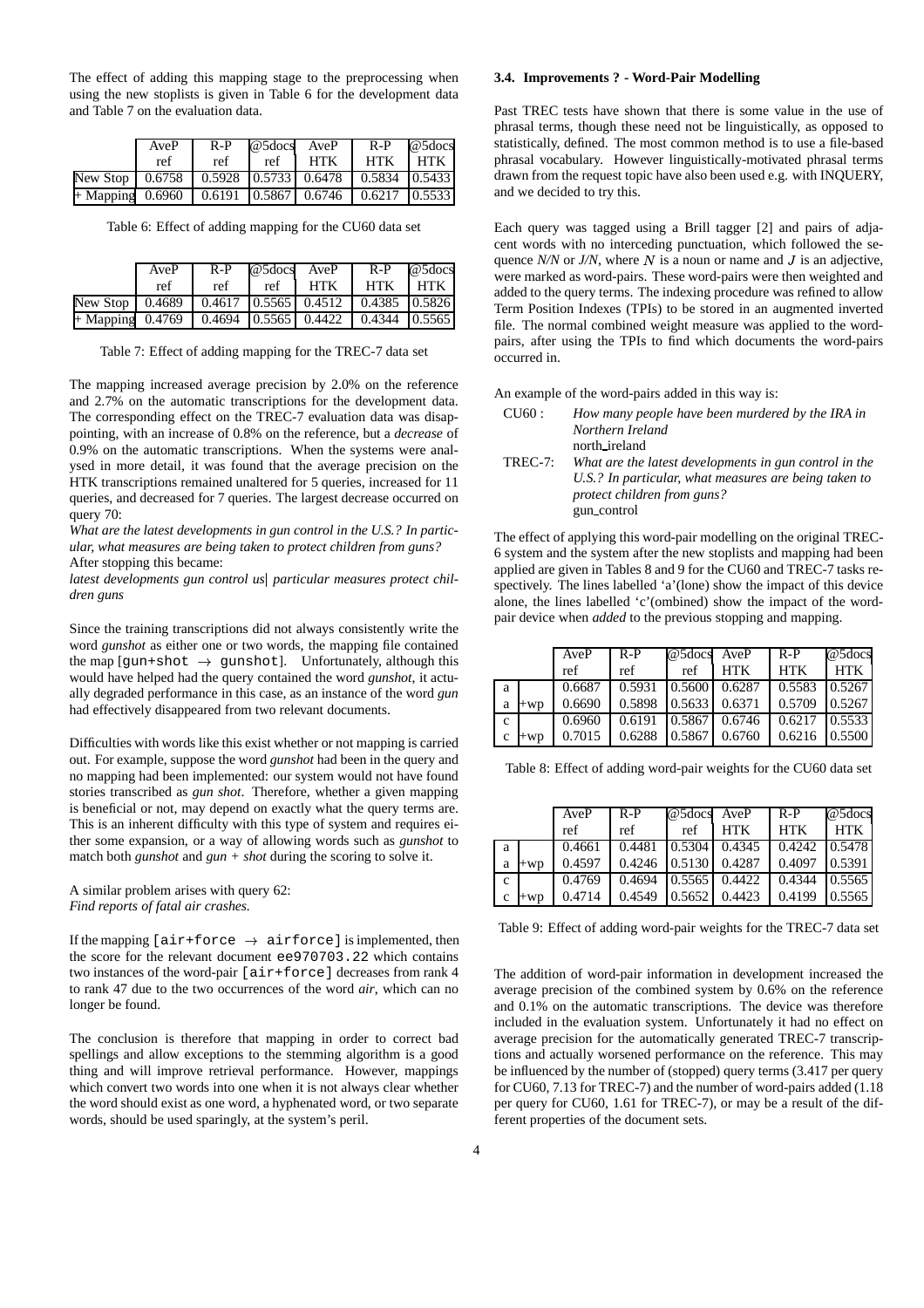## **3.5. Improvements ? - Part-of-Speech Weighting**

Work in the past within the Okapi framework has not significantly investigated the use of explicit, as opposed to implicit, linguistic term characterisation within the probabilistic model (though the model does not constrain linguistic criteria for the initial choice of base terms). We nevertheless decided to study the use of linguistic information, admittedly in an fairly ad-hoc way, but with a view to possibly exploring it more rigorously later.

It seems that certain classes of words convey more information than others. For example, proper names are generally more helpful in finding specific information than commonly used verbs. To exploit this fact different weights were given to the query terms depending on their part-of-speech.

The query terms were tagged using the Brill tagger and then subsequently divided into one of four groups: Proper Noun (PN), Common Noun (CN), Adjective or Adverb (AA) and the rest, mainly consisting of verbs and hence denoted VB. The weights which gave the greatest increase in average precision on the development data and were therefore incorporated into the retrieval system proved to be:

| Proper Noun (names) | 1.2 |
|---------------------|-----|
| Common Noun         | 1.1 |
| Adjective & Adverbs | 1.0 |
| Verbs and the rest  | 09  |

confirming the belief that names generally hold more specific indications than common nouns, which in turn are better then adjectives, adverbs and verbs.

The effect of applying this POS weighting on the original TREC-6 system and the system after the new stoplists, mapping and wordpairs had been applied are given in Tables 10 and 11 for the CU60 and TREC-7 tasks respectively. Also included in Table 11 are the results for the case of [PN=1.3 CN=1.2 AA=1.0 VB=0.8] labelled as *opt* as they provided an optimal set for the improvement in average precision for the HTK transcriptions on the TREC-7 evaluation data. The results without including word-pairs on the TREC-7 data are given as a comparison and labelled as *c-wp*.

|              |         | AveP   |                                                       |     | R-Prec @5docs AveP R-Prec @5docs             |       |     |
|--------------|---------|--------|-------------------------------------------------------|-----|----------------------------------------------|-------|-----|
|              |         | ref    | ref                                                   | ref | <b>HTK</b>                                   | l htk | HTK |
| a            |         |        | $0.6687$ $0.5931$ $0.5600$ $0.6287$ $0.5583$ $0.5267$ |     |                                              |       |     |
| a            | $+$ POS |        | $0.6750$   0.6013   0.5633   0.6309   0.5552   0.5333 |     |                                              |       |     |
| $\mathbf{c}$ |         |        | $0.7015$   0.6288   0.5867   0.6760   0.6216   0.5500 |     |                                              |       |     |
| $\mathbf c$  | + POS   | 0.7109 |                                                       |     | $0.6402$ $0.5867$ $0.6802$ $0.6216$ $0.5533$ |       |     |

Table 10: Effect of adding POS weighting for the CU60 data set

Implementing the chosen POS weights gave an increase in average precision of 0.94% on the reference and 0.42% on the HTK transcriptions for the CU60 development set and 0.94% on the reference and 0.76% on the HTK transcriptions for the TREC-7 evaluation set. Increasing the relative weights of nouns further for the TREC-7 task can be seen to increase average precision on the HTK-recogniser run, whilst leaving the reference unaffected. An additional increase can be gained by removing the word-pair device.

|              |             | AveP   | R-Prec | $\overline{\omega}$ 5docs | AveP       | R-Prec     | @5docs |
|--------------|-------------|--------|--------|---------------------------|------------|------------|--------|
|              |             | ref    | ref    | ref                       | <b>HTK</b> | <b>HTK</b> | HTK    |
| a            |             | 0.4661 | 0.4481 | 0.5304                    | 0.4345     | 0.4242     | 0.5478 |
| a            | $+POS$      | 0.4695 | 0.4328 | 0.5652                    | 0.4446     | 0.4310     | 0.5565 |
| a            | +opt        | 0.4737 | 0.4420 | 0.5739                    | 0.4460     | 0.4394     | 0.5739 |
| $\mathbf c$  |             | 0.4714 | 0.4549 | 0.5652                    | 0.4423     | 0.4199     | 0.5565 |
| $\mathbf{C}$ | $+POS$      | 0.4808 | 0.4636 | 0.5913                    | 0.4499     | 0.4372     | 0.5652 |
| c            | $+$ opt     | 0.4807 | 0.4636 | 0.5913                    | 0.4524     | 0.4439     | 0.5913 |
| $c-wp$       |             | 0.4769 | 0.4694 | 0.5565                    | 0.4422     | 0.4344     | 0.5565 |
|              | $c$ -wp+POS | 0.4869 | 0.4818 | 0.5913                    | 0.4499     | 0.4408     | 0.5739 |
| c-wp+opt     |             | 0.4852 | 0.4673 | 0.6000                    | 0.4544     | 0.4588     | 0.6000 |
|              |             |        |        |                           |            |            |        |

Table 11: Effect of adding POS weighting for the TREC-7 data set

Care should be taken when increasing the difference between the query POS weights since this naturally interacts with the stemming because the information about part-of-speech in the documents is generally lost during the stemming procedure.

#### **3.6. Improvements ? - Statistical Pre-Search Expansion**

Following widespread TREC practice we decided to try pre-search expansion using statistical term co-occurrences, [10, 13] both as a device for including terms related to the query terms and to compensate for inadequate stemming. In principle this should be based on actual text data, for example, by using a parallel text corpus, but we used the transcribed document set. Note this is not ideal due to the document set being small and the presence of transcription errors.

Our expansion system,  $e(x$ pansion), adds a new stem  $E$  based on an original stem  $O$  when the probability of the original term being present in a document given that the expanded term is present,  $P(O|E)$ , is greater than a half. This is equivalent to saying the expanded stem is more likely to occur when the original stem is present than when it is absent. Only stems which occur in more documents than the original were added and terms which occur in over 2% of the documents were not expanded to reduce over-expansion problems.

An additional development , r(oots), was also included to enhance the stemming process. This involved adding stems which have a common root of at least five letters with the original stem.

The basic weight assigned to an expanded term is  $P(O|E)$ , namely the probability of the original term occurring given the expanded term. The weights for the original source and expanded terms are both normalised to give a total equal to the original term weight. Thus for a term weight, T, the weights for the original and expanded terms are:

$$
O = \frac{T}{T + \sum_{i} P(O|E_i)} \qquad E = \frac{P(O|E)}{T + \sum_{i} P(O|E_i)}
$$

The results are given in Tables 12 and 13 for the CU60 and TREC-7 data respectively.

|              |      | AveP   | $R-P$  | @5docs AveP |            | $R-P$      | $@5$ docs  |
|--------------|------|--------|--------|-------------|------------|------------|------------|
|              |      | ref    | ref    | ref         | <b>HTK</b> | <b>HTK</b> | <b>HTK</b> |
| a            |      | 0.6687 | 0.5931 | 0.5600      | 0.6287     | 0.5583     | 0.5267     |
| a            | $+e$ | 0.6695 | 0.5951 | 0.5633      | 0.6286     | 0.5592     | 0.5267     |
| a            | $+r$ | 0.6816 | 0.6194 | 0.5600      | 0.6381     | 0.5737     | 0.5233     |
| $\mathbf{c}$ |      | 0.7109 | 0.6402 | 0.5867      | 0.6802     | 0.6216     | 0.5533     |
| c            | $+e$ | 0.7121 | 0.6411 | 0.5900      | 0.6804     | 0.6225     | 0.5533     |
| c            | $+r$ | 0.7060 | 0.6352 | 0.5833      | 0.6797     | 0.6204     | 0.5533     |

Table 12: Effect of adding expansion for the CU60 data set

<sup>&</sup>lt;sup>2</sup>A small bug in the integration of POS weighting and mapping resulted in the gain in the submitted evaluation run being slightly lower than that quoted here.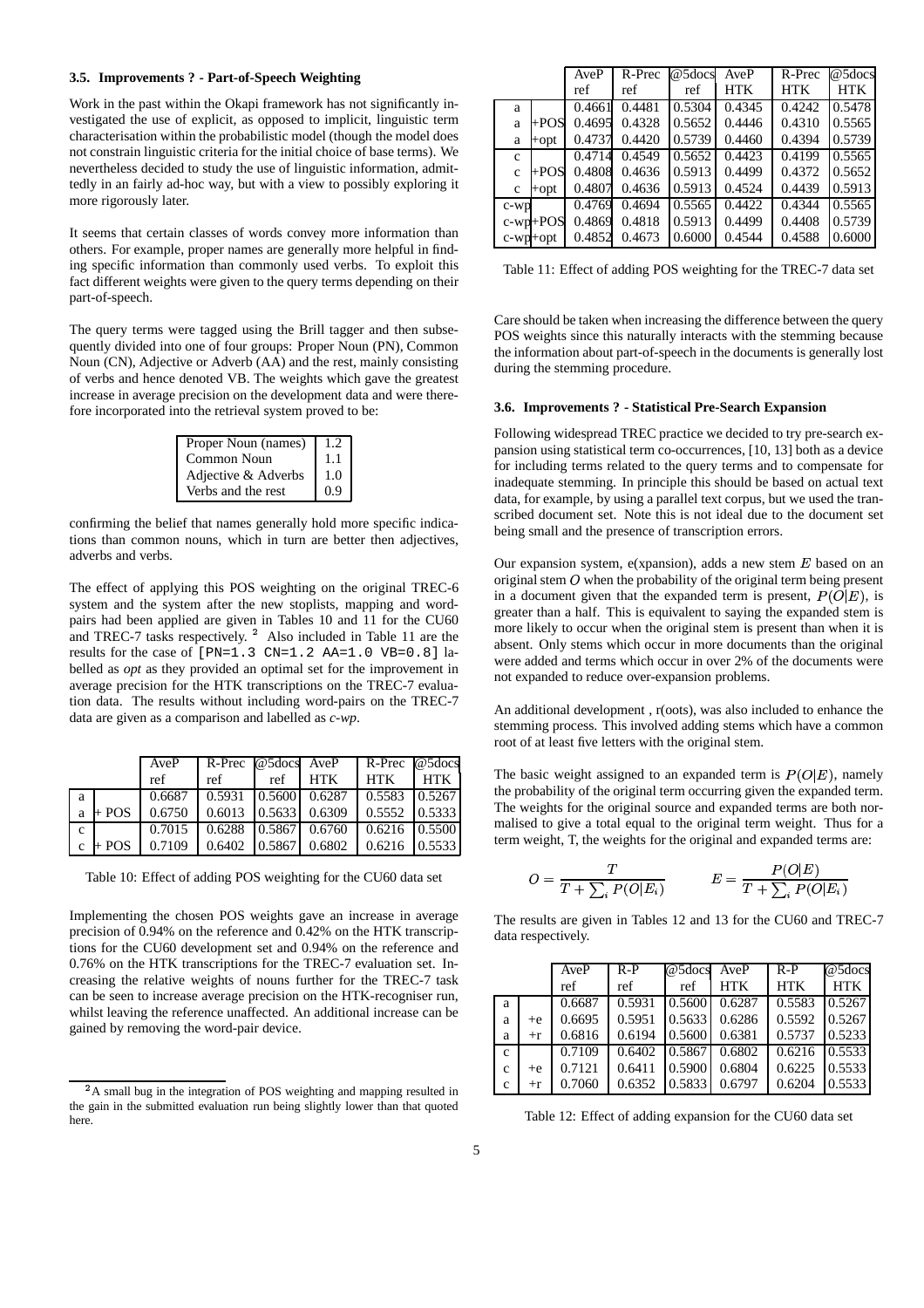|              |      | AveP   | $R-P$  | $@5$ docs | AveP       | $R-P$      | @5docs     |
|--------------|------|--------|--------|-----------|------------|------------|------------|
|              |      | ref    | ref    | ref       | <b>HTK</b> | <b>HTK</b> | <b>HTK</b> |
| a            |      | 0.4661 | 0.4481 | 0.5304    | 0.4345     | 0.4242     | 0.5478     |
| a            | $+e$ | 0.4668 | 0.4481 | 0.5304    | 0.4373     | 0.4242     | 0.5478     |
| a            | $+r$ | 0.4687 | 0.4425 | 0.5478    | 0.4376     | 0.4192     | 0.5478     |
| $\mathbf{c}$ |      | 0.4808 | 0.4636 | 0.5913    | 0.4499     | 0.4372     | 0.5652     |
| $\mathbf{c}$ | $+e$ | 0.4868 | 0.4673 | 0.5913    | 0.4565     | 0.4408     | 0.5739     |
| c            | $+r$ | 0.4953 | 0.4624 | 0.6000    | 0.4533     | 0.4438     | 0.5739     |
| $c-wp$       |      | 0.4869 | 0.4818 | 0.5913    | 0.4499     | 0.4408     | 0.5739     |
| $c-wp$       | $+e$ | 0.4868 | 0.4673 | 0.5913    | 0.4556     | 0.4408     | 0.5739     |
| $c$ - $wp$   | $+r$ | 0.4935 | 0.4624 | 0.6000    | 0.4521     | 0.4438     | 0.5739     |
|              |      |        |        |           |            |            |            |

Table 13: Effect of adding expansion for the TREC-7 data set

These results<sup>3</sup> show that the basic expansion, exp1, increases average precision on both the benchmark and combined system for CU60 queries. The addition of roots to the expansion process increases average precision on the benchmark CU60 system, but does not for the combined system. This is probably because the additional terms are added as a consequence of bad performance by the stemmer, for example *Californian*  $\rightarrow$  *California*, *teaching*  $\rightarrow$  *teacher*. Hence, when the expansion was added to the system which already included the stemming exceptions list, the performance no longer increased. The system used in the evaluation, therefore used the basic expansion system, exp1, but not the roots expansion as it was thought the stemmerexceptions list offered better compensation for the problems with stemming.

The expansion device increased average precision on the combined TREC-7 system by 0.6% on the reference and 0.7% on the automatic transcriptions. The roots expansion decreased average precision on the automatic transcription as predicted, but actually increased average precision on the reference system. This may be partially due to the fact that the stemmer-exceptions list was manually generated from just the TREC-6 test data.

It is important to note that only a few words in a few queries have been expanded. The effect of this kind of query expansion could therefore be very different with a larger set of queries and documents. In addition, term co-occurrences may be better estimated using a larger distinct but similar collection of documents (e.g previous broadcast news stories).

#### **3.7. Improvements ? - Tuning Model Parameters**

Finally the model parameters  $b$  and  $K$  were tuned to give maximum average precision on the HTK transcriptions for the combined system on the CU60 data set. The results for this are given in Table 14 for the CU60 data set and 15 for the TREC-7 data set.

|              |          | AveP   | $R-P$ | @5docs AveP |                                               | $R-P$                 | @5docs |
|--------------|----------|--------|-------|-------------|-----------------------------------------------|-----------------------|--------|
|              |          | ref    | ref   | ref         | <b>HTK</b>                                    | <b>HTK</b>            | HTK    |
| a            |          | 0.6687 |       |             | $\mid$ 0.5931 $\mid$ 0.5600   0.6287   0.5583 |                       | 0.5267 |
| a            | $+$ tune | 0.6686 |       |             | $0.5863$ $\mid 0.5633 \mid 0.6327$            | 0.5603                | 0.5333 |
| $\mathbf{c}$ |          | 0.7121 |       |             | $0.6411$ $0.5900$ $0.6804$                    | $0.6225 \cdot 0.5533$ |        |
| $\mathbf{c}$ | +tune    | 0.7082 |       |             | $0.6352$ $ 0.5900 $ $0.6832$                  | 0.6305                | 0.5567 |

Table 14: Effect of tuning model parameters on the CU60 data set

|              |             | AveP   | $R-P$  | @5docs | AveP   | $R-P$      | @5docs     |
|--------------|-------------|--------|--------|--------|--------|------------|------------|
|              |             | ref    | ref    | ref    | HTK    | <b>HTK</b> | <b>HTK</b> |
| a            |             | 0.4661 | 0.4481 | 0.5304 | 0.4345 | 0.4242     | 0.5478     |
| a            | +tune       | 0.4696 | 0.4438 | 0.5391 | 0.4361 | 0.4221     | 0.5565     |
| a            | +opt        | 0.4643 | 0.4365 | 0.5391 | 0.4509 | 0.4215     | 0.5652     |
| $\mathbf{c}$ |             | 0.4868 | 0.4673 | 0.5913 | 0.4565 | 0.4408     | 0.5739     |
| $\mathbf{C}$ | +tune       | 0.4935 | 0.4639 | 0.6000 | 0.4572 | 0.4493     | 0.5652     |
| c            | +opt        | 0.4928 | 0.4659 | 0.5826 | 0.4834 | 0.4447     | 0.5739     |
| $c$ - $wp$   |             | 0.4868 | 0.4673 | 0.5913 | 0.4556 | 0.4408     | 0.5739     |
|              | c-wp+tune   | 0.4903 | 0.4639 | 0.6000 | 0.4567 | 0.4493     | 0.5652     |
|              | $c$ -wp+opt | 0.4854 | 0.4722 | 0.5913 | 0.4686 | 0.4438     | 0.5478     |

Table 15: Effect of tuning model parameters on the TREC-7 data set

## **4. SUMMARY OF IR RESULTS**

#### **4.1. Summary of Results on CU60 data**

To summarise the foregoing results we show two Tables 16 and 17, showing respectively the separate contributions of the various devices detailed above, and their combined effects. The overall improvement in average precision on the HTK transcriptions from adding all these new features is 5.5%.

The equivalent results for TREC-7 are given in section 4.2.

|            | AveP   | $R-P$  | @5docs | AveP       | $R-P$      | @5docs     |
|------------|--------|--------|--------|------------|------------|------------|
|            | ref    | ref    | ref    | <b>HTK</b> | <b>HTK</b> | <b>HTK</b> |
| orig       | 0.6687 | 0.5931 | 0.5600 | 0.6287     | 0.5583     | 0.5267     |
| stop       | 0.6758 | 0.5928 | 0.5733 | 0.6478     | 0.5834     | 0.5433     |
| $"+map$    | 0.6960 | 0.6191 | 0.5867 | 0.6746     | 0.6217     | 0.5533     |
| wp         | 0.6690 | 0.5898 | 0.5633 | 0.6371     | 0.5709     | 0.5267     |
| <b>POS</b> | 0.6750 | 0.6013 | 0.5633 | 0.6309     | 0.5552     | 0.5333     |
| exp        | 0.6695 | 0.5951 | 0.5633 | 0.6286     | 0.5592     | 0.5267     |
| tune       | 0.6686 | 0.5863 | 0.5633 | 0.6327     | 0.5603     | 0.5333     |

Table 16: Effect of devices applied separately on the CU60 data set

|          | AveP   | $R-P$  | $@5$ docs | AveP       | $R-P$      | $@5$ docs  |
|----------|--------|--------|-----------|------------|------------|------------|
|          | ref    | ref    | ref       | <b>HTK</b> | <b>HTK</b> | <b>HTK</b> |
| orig     | 0.6687 | 0.5931 | 0.5600    | 0.6287     | 0.5583     | 0.5267     |
| $+stop$  | 0.6758 | 0.5928 | 0.5733    | 0.6478     | 0.5834     | 0.5433     |
| $+map$   | 0.6960 | 0.6191 | 0.5867    | 0.6746     | 0.6217     | 0.5533     |
| $+wp$    | 0.7015 | 0.6288 | 0.5867    | 0.6760     | 0.6216     | 0.5500     |
| $+POS$   | 0.7109 | 0.6402 | 0.5867    | 0.6802     | 0.6216     | 0.5533     |
| $+exp$   | 0.7121 | 0.6411 | 0.5900    | 0.6804     | 0.6225     | 0.5533     |
| $+$ tune | 0.7082 | 0.6352 | 0.5900    | 0.6832     | 0.6305     | 0.5567     |

Table 17: Effect of devices applied in combination on the CU60 data set

#### **4.2. Summary of Results on TREC-7 data**

It can be seen that although it was previously thought that adding the word-pair device decreases performance, in fact the performance is higher if the word-pair information is included. This shows the dangers of making general conclusions from such small increases in precision on a relatively small data set. It also illustrates the interaction that occurs between the devices.

<sup>&</sup>lt;sup>3</sup>These results are better than those submitted due to a bug in the expansion code.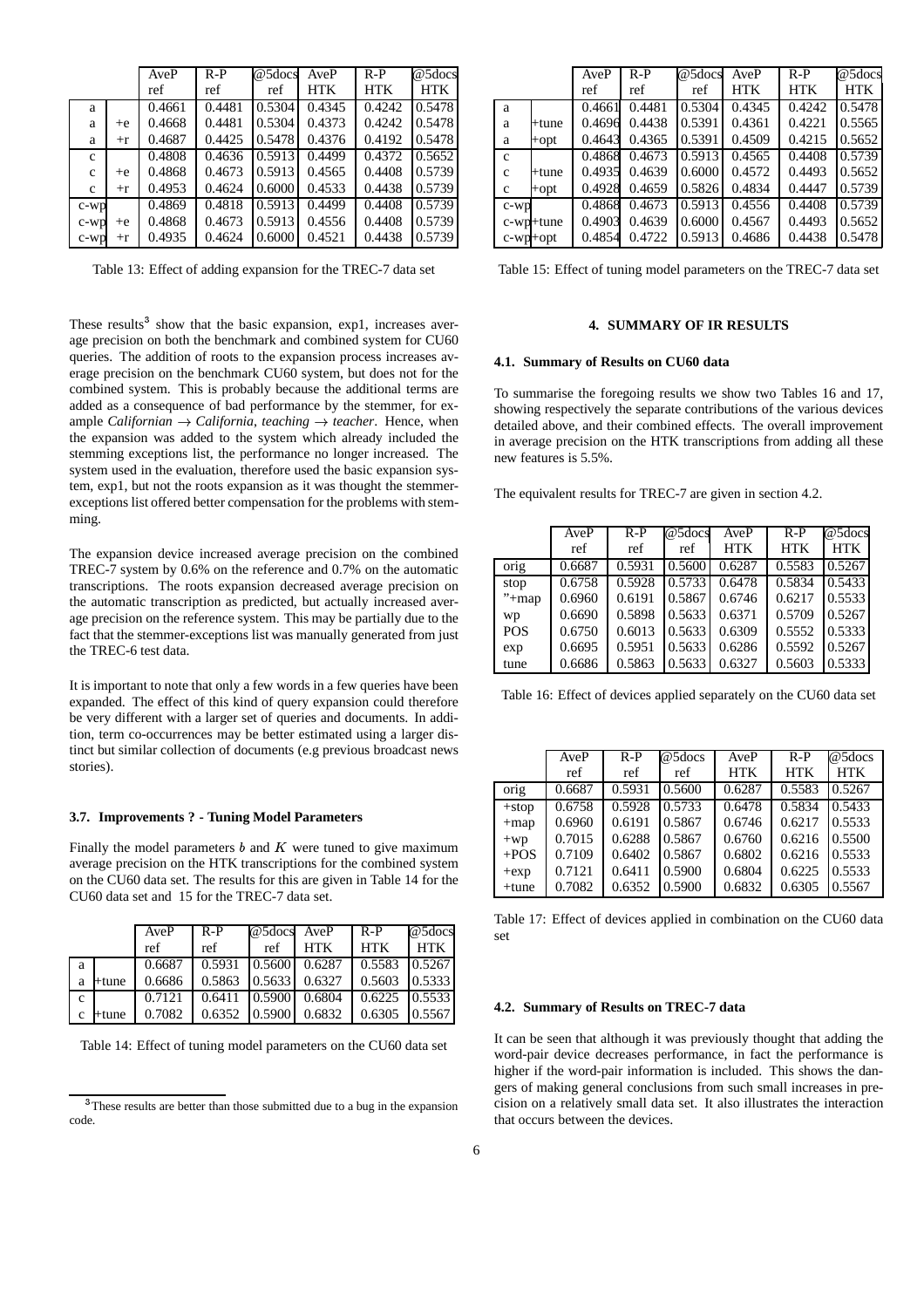|            | AveP   | $R-P$  | $@5$ docs | AveP       | $R-P$      | @5docs     |
|------------|--------|--------|-----------|------------|------------|------------|
|            | ref    | ref    | ref       | <b>HTK</b> | <b>HTK</b> | <b>HTK</b> |
| orig       | 0.4661 | 0.4481 | 0.5304    | 0.4345     | 0.4242     | 0.5478     |
| stop       | 0.4689 | 0.4617 | 0.5565    | 0.4512     | 0.4385     | 0.5826     |
| $"+map$    | 0.4769 | 0.4694 | 0.5565    | 0.4422     | 0.4344     | 0.5565     |
| wp         | 0.4597 | 0.4246 | 0.5130    | 0.4287     | 0.4097     | 0.5391     |
| <b>POS</b> | 0.4695 | 0.4328 | 0.5652    | 0.4446     | 0.4310     | 0.5565     |
| exp        | 0.4668 | 0.4481 | 0.5304    | 0.4373     | 0.4242     | 0.5478     |
| tune       | 0.4696 | 0.4438 | 0.5391    | 0.4361     | 0.4221     | 0.5565     |

Table 18: Devices applied separately on the TREC-7 data set

|          | AveP   | $R-P$           | @5docs | AveP       | $R-P$               | $@5$ docs  |
|----------|--------|-----------------|--------|------------|---------------------|------------|
|          | ref    | ref             | ref    | <b>HTK</b> | <b>HTK</b>          | <b>HTK</b> |
| orig     | 0.4661 | $\sqrt{0.4481}$ | 0.5304 | 0.4345     | 0.4242              | 0.5478     |
| $+stop$  | 0.4689 | 0.4617          | 0.5565 | 0.4512     | $\overline{0.4385}$ | 0.5826     |
| $+map$   | 0.4769 | 0.4694          | 0.5565 | 0.4422     | 0.4344              | 0.5565     |
| $+wp$    | 0.4714 | 0.4549          | 0.5652 | 0.4423     | 0.4199              | 0.5565     |
| $+POS$   | 0.4808 | 0.4636          | 0.5913 | 0.4499     | 0.4372              | 0.5652     |
| $+exp$   | 0.4868 | 0.4673          | 0.5913 | 0.4565     | 0.4408              | 0.5739     |
| $+$ tune | 0.4935 | 0.4639          | 0.6000 | 0.4572     | 0.4493              | 0.5652     |
| $run*$   | 0.4817 | 0.4603          | 0.6000 | 0.4509     | 0.4330              | 0.5565     |

\* The loss in the submitted run was due to bugs in the POS

weighting and expansion code

|          | AveP   | $R-P$  | @5docs | AveP       | $R-P$      | @5docs     |
|----------|--------|--------|--------|------------|------------|------------|
|          | ref    | ref    | ref    | <b>HTK</b> | <b>HTK</b> | <b>HTK</b> |
| orig     | 0.4661 | 0.4481 | 0.5304 | 0.4345     | 0.4242     | 0.5478     |
| $+stop$  | 0.4689 | 0.4617 | 0.5565 | 0.4512     | 0.4385     | 0.5826     |
| $+map$   | 0.4769 | 0.4694 | 0.5565 | 0.4422     | 0.4344     | 0.5565     |
| $+POS$   | 0.4869 | 0.4818 | 0.5913 | 0.4499     | 0.4408     | 0.5739     |
| $+exp$   | 0.4868 | 0.4673 | 0.5913 | 0.4556     | 0.4408     | 0.5739     |
| $+$ tune | 0.4903 | 0.4639 | 0.6000 | 0.4567     | 0.4493     | 0.5652     |

Table 19: Devices applied in combination on the TREC-7 data set

Table 20: Cumulative Improvements on TREC-7 without wp

## **5. REPRESENTING RECOGNITION ACCURACY IN SDR**

#### **5.1. Word and Term Error Rates**

Speech recognition accuracy is conventionally expressed in terms of word error rate (WER). To calculate this an alignment of the hypothesised and reference transcriptions is made and the number of insertion  $(I)$ , deletion  $(D)$  and substitution  $(S)$  errors are found. For W words **DERA2** in the reference transcription, the word error is then given by:

$$
\text{WER} = \frac{(S+I+D)}{W} .100\%
$$

When the transcriptions are subsequently used for information retrieval, WER does not accurately reflect the input to the retrieval stage (see figure 3). Firstly, stop words are removed, some words are mapped, and the words are stemmed; secondly, the order of the words is not considered in the standard retrieval case, so an alignment is not necessary, and finally a traditional substitution error can be thought of as two errors, as it not only misses a correct word, but also introduces a spurious one. When investigating recognition accuracy for SDR, we therefore use a Term Error Rate

$$
\text{TER} = \frac{\sum_w |A(w) - B(w)|}{W}.100\%
$$

where  $A(w)$  and  $B(w)$  represent the number of times word w occurs in the reference  $A$  and the transcription  $B$ . TER therefore models the output of the pre-processor rather than the speech recogniser and is more appropriate when considering subsequent retrieval performance.



Figure 3: Defining Recognition Accuracy during Processing for SDR

#### **5.2. Stopping, Stemming and Mapping**

The pre-processing stages of stopping, stemming and mapping have a great influence on the property of the data input to the information retriever. For example, the number of words for each stage for the TREC-6 and TREC-7 test data using our TREC-7 preprocessor is given in Table 21.

| TREC-6 DATA         |          |         |        |              |  |  |  |  |
|---------------------|----------|---------|--------|--------------|--|--|--|--|
| Recogniser          | original | $+stop$ | $+map$ | +abbrev+stem |  |  |  |  |
| Reference           | 408036   | 199861  | 198971 | 193383       |  |  |  |  |
| <b>IBM</b> Baseline | 404559   | 188117  | 187595 | 184214       |  |  |  |  |
| Sheffield           | 382855   | 186447  | 185937 | 182864       |  |  |  |  |
| $HTK-1$             | 397942   | 183475  | 182869 | 178805       |  |  |  |  |
| $HTK-2$             | 393592   | 185527  | 184951 | 181105       |  |  |  |  |

| Recogniser        | original            | $+$ abbrev | $+map$ | $+stop$ | $+$ stem |
|-------------------|---------------------|------------|--------|---------|----------|
| Reference         | $76527\overline{4}$ | 757848     | 756262 | 354258  | 354250   |
| <b>CUHTK</b>      | 764707              | 757141     | 755774 | 347364  | 347322   |
| Dragon            | 749253              | 742857     | 741633 | 348581  | 348578   |
| <b>ATT</b>        | 759899              | 753153     | 751890 | 340680  | 340680   |
| Base1             | 787199              | 780518     | 779252 | 349221  | 349159   |
| Sheff             | 757870              | 750966     | 749889 | 361135  | 361053   |
| Base2             | 845284              | 838188     | 836757 | 344622  | 344535   |
| DERA <sub>2</sub> | 776151              | 770109     | 769259 | 359326  | 359296   |
| DERA1             | 717027              | 712844     | 712238 | 371499  | 371443   |

Table 21: Number of Words for TREC-6 and TREC-7 SDR after various stages of processing

#### *5.2.1. Word Error Rates*

The corresponding WER at each of these processing stages is given in Table 22 and the relationship between these WERs is shown in Figure 4.

The results on the TREC-6 data suggest that the WER after stopping and stemming can be predicted reasonably accurately from the original WER. However, this is not as clear from the TREC-7 results. The DERA1 run is the only one where the WER goes up after stopping, meaning that the stopped words are recognised better on average than the non-stop words. This is not usually the case for ASR systems, since the smaller stop-words which carry less information content are generally more confusable than content words.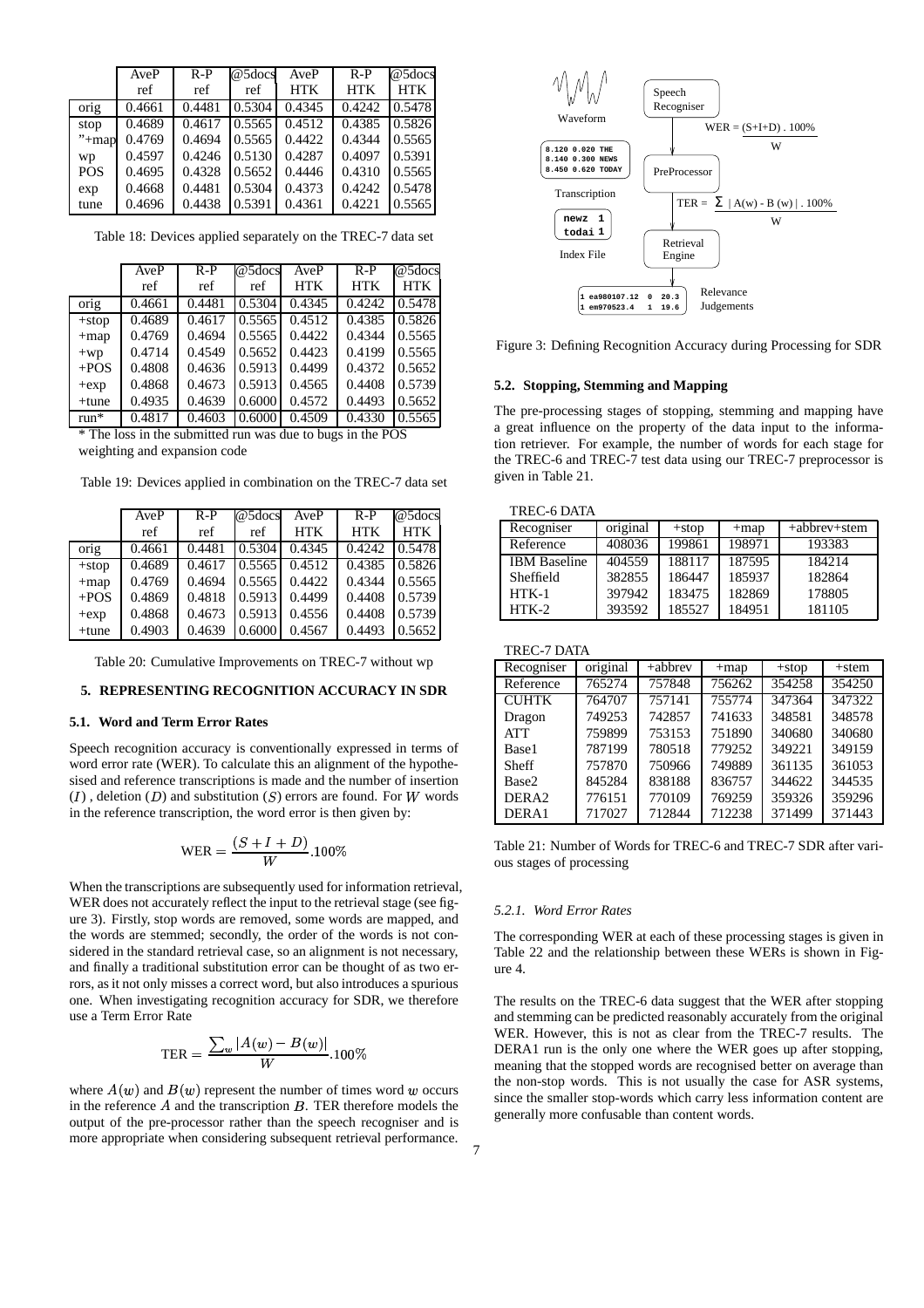TREC-6 DATA

| Recogniser          | original |         | $+stop$ | $+map$ |         | $+ab$ hrev $+$ stem |  |
|---------------------|----------|---------|---------|--------|---------|---------------------|--|
| <b>IBM</b> Baseline | 50.0     |         | 47.5    | 47.2   | 44.3    |                     |  |
| Sheffield           | 39.8     |         | 37.6    | 37.1   |         | 34.6                |  |
| $HTK-1$             | 28.6     |         | 24.9    | 24.7   | 22.2    |                     |  |
| $HTK-2$             | 24.1     |         | 21.5    | 21.2   | 18.7    |                     |  |
| <b>TREC-7 DATA</b>  |          |         |         |        |         |                     |  |
| Recogniser          | original | +abbrev |         | $+map$ | $+stop$ | $+$ stem            |  |
| <b>CUHTK</b>        | 24.8     |         | 25.0    | 24.9   | 22.8    | 22.3                |  |
| Dragon              | 29.8     |         | 29.9    | 29.8   | 27.6    | 26.8                |  |
| ATT                 | 31.0     |         | 31.2    | 31.1   | 28.2    | 27.4                |  |
| Base1               | 34.6     |         | 34.3    | 34.2   | 30.8    | 30.0                |  |
| Sheffield           | 35.8     |         | 36.0    | 35.9   | 34.4    | 33.4                |  |
| Base2               | 47.1     |         | 47.2    | 47.1   | 43.4    | 42.0                |  |
| DERA <sub>2</sub>   | 61.5     |         | 61.7    | 61.6   | 60.0    | 59.0                |  |
| DERA1               | 66.2     |         | 66.4    | 66.3   | 69.1    | 67.7                |  |

Table 22: % Word Error Rate for TREC-6 and TREC-7 SDR



Figure 4: Correlation between Word Error Rates whilst preprocessing.

#### *5.2.2. Term Error Rates*

Term error rates are more appropriate when considering speech recognition for SDR problems because they model the input to the retriever more accurately. Note, not producing any output gives a TER of 100% whereas misrecognising every word as on OOV word produces a TER of 200%, due to each substitution error counting as both an insertion and deletion error. Misrecognising every word will in practise give a TER of below 200% as the word ordering is unimportant, so some recognition errors will cancel out.

The corresponding TER at each of the pre-processing stages is given in Table 23 and the relationship between these TERs is shown in Figure 5. It is interesting to note that on both data sets at low TER, complete preprocessing does not seem to affect the TER. As the recognition performance of the system decreases, so the effect on TER of preprocessing increases.

TREC-6 DATA

| Recogniser          | original | $+stop$ | +map+abbrev+stem |
|---------------------|----------|---------|------------------|
| <b>IBM</b> Baseline | 61.1     | 73.7    | 67.4             |
| Sheffield           | 48.4     | 59.2    | 53.0             |
| $HTK-1$             | 32.9     | 37.6    | 32.8             |
| $HTK-2$             | 28.2     | 32.8    | 28.2             |

| TREC-7 DATA       |          |                 |          |        |  |  |  |
|-------------------|----------|-----------------|----------|--------|--|--|--|
| Recogniser        | original | $+ abbrev+stop$ | $+$ stem | $+map$ |  |  |  |
| <b>CUHTK</b>      | 31.6     | 37.2            | 32.7     | 32.1   |  |  |  |
| Dragon            | 36.9     | 44.6            | 39.6     | 39.0   |  |  |  |
| <b>ATT</b>        | 39.5     | 45.9            | 40.8     | 40.2   |  |  |  |
| Base1             | 43.5     | 50.2            | 45.0     | 44.3   |  |  |  |
| Sheffield         | 45.6     | 57.0            | 51.2     | 50.4   |  |  |  |
| Base2             | 59.4     | 70.7            | 64.2     | 63.4   |  |  |  |
| DERA <sub>2</sub> | 81.5     | 98.7            | 92.3     | 91.7   |  |  |  |
| DERA1             | 89.9     | 114.7           | 107.3    | 106.7  |  |  |  |





Figure 5: Correlation between Term Error Rates whilst preprocessing.

It is interesting to compare the relationship between our new metric, the stopped/ stemmed/ mapped TER and the standard measure of speech recognition performance, namely the unprocessed word error rate. A graph showing the relationship between these is shown in Figure 6.

The difference between unprocessed WER and processed TER increases as WER increases. This implies that in fact the input to the retriever degrades more rapidly than would be predicted from the WER.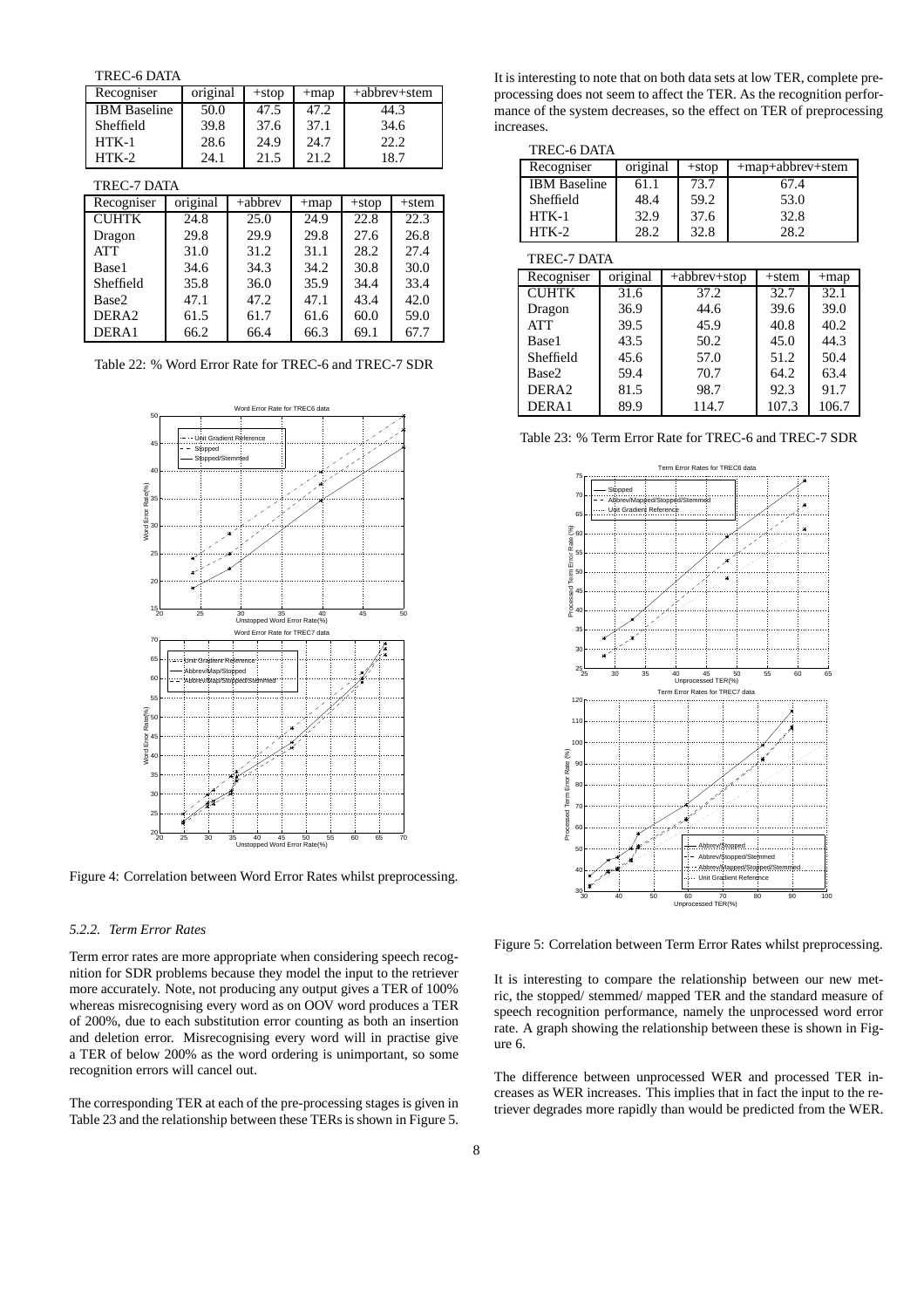

Figure 6: Relationship between Unprocessed WER and Processed TER

It is also interesting to realise that stopping the documents increases term error rate, although it decreases (aligned) word error rate. This is thought to be because the majority of cancelling errors occur with the shorter, stopped words, so the cancelling effect is reduced by stopping, hence increasing TER. Stemming will always reduce both WER and TER.

## **6. RELATIONSHIP BETWEEN TER AND IR PERFORMANCE**

The average precision, R precision and precision at 5, 10 and 30 documents recall is given for the different SDR runs in Table 24. This relationship between the average precision and the stop/stem/map TER is plotted in Figure 7 with R-precision in Figure 8. The interpolated recall-precision averages, plotted in Figure 9 show the IR performance of the different systems.

These results show that in general average precision decreases with TER. The insertion rate may be an important influence on this as the TREC-7 base 2 recogniser, which has an insertion rate of 13.0% as opposed to the others which have between 4.3 and 8.8%, seems to produce worse IR performance than predicted. The relationship between R-precision and TER is not as clear cut and the precision-recall graphs show the degradation of IR performance on TREC-7 is not just related to TER.

## **7. CONCLUSIONS**

It is not possible to draw any strong conclusions from our TREC-7 experiments. This is partly because, in contrast to TREC as a whole, there is no trend data: TREC-6 used the different, known-item retrieval task. But more importantly, the test data is too small for reliable and informative inference. It seems to be the case that the basic Okapi-



Figure 7: Relationship between TER and Average Precision



Figure 8: Relationship between TER and R Precision